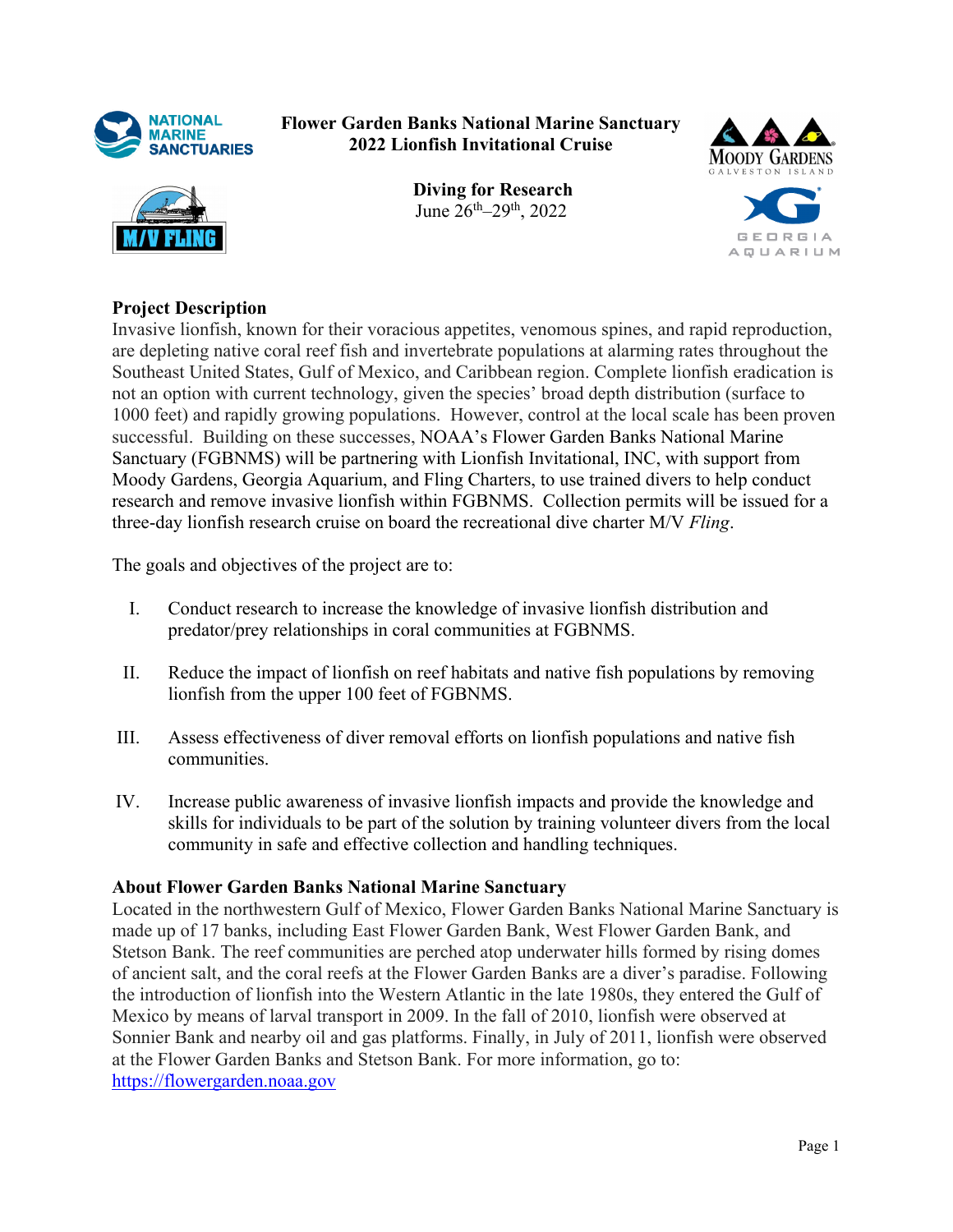## **Eligibility Requirements**

To apply, each diver must:

- be at least 18 years of age;
- be able to swim;
- be a certified advanced open water scuba diver, or higher certification (must present a valid Diver Certification Card);
- be a Nitrox certified diver:
- have conducted a minimum of 25 dives in the past 12 months; or provide the total number of dives logged since becoming a diver
- have DAN or other dive-specific insurance; and,
- have experience collecting lionfish.

## **Participant Benefits**

Participants will:

- participate in a 3-day research cruise at Flower Garden Banks National Marine Sanctuary on board the M/V *Fling*;
- learn about invasive lionfish, research, and field techniques through a REEF lionfish collecting and handling course;
- build relationships with peers, Flower Garden Banks, partners, and divers from the local community;
- be immersed in classroom, lab, and field activities that raise awareness of invasive lionfish in the Gulf of Mexico and ocean conservation;
- gain hands on experience that can be utilized in future lionfish control efforts throughout the region; and,
- assist with marine sanctuary resource protection efforts.

## **Provided to Divers**

All divers will receive:

- three days of diving including Nitrox;
- meals and dorm-style liveaboard accommodations;
- workshop training in lionfish collecting and handling;
- use of lionfish collecting/handling and fish survey equipment and materials;
- on-board hands-on training in data gathering; and,
- educational resources and materials from FGBNMS.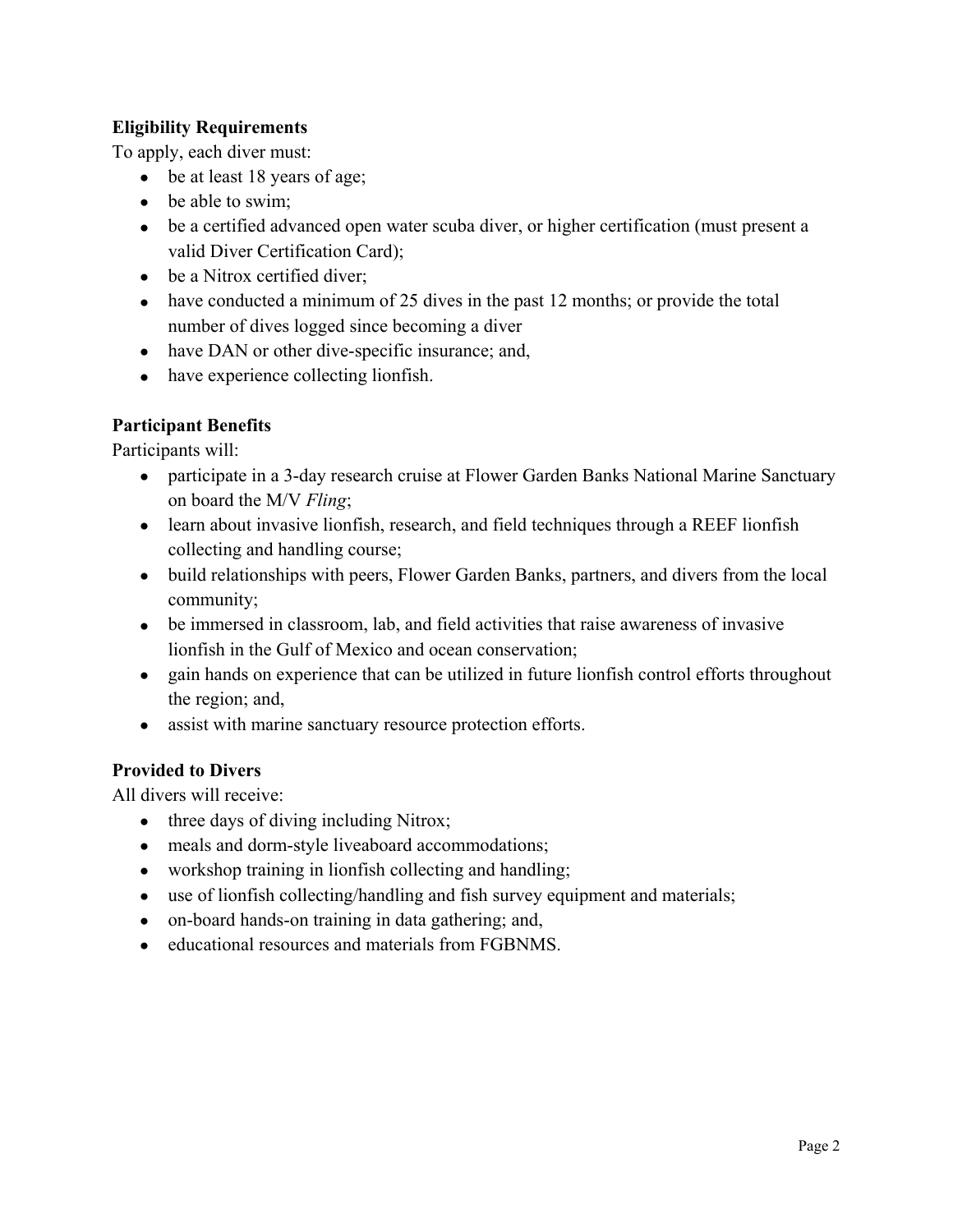### **Requirements of Participation**

Divers will be required to:

- travel to and from Freeport, Texas
- attend the lionfish handling course to be held at 5 pm in Freeport on Sunday, June  $26<sup>th</sup>$ before leaving the dock.
- room with other divers in bunk style accommodations;
- scuba dive at FGBNMS;
- conduct themselves in a responsible manner as divers;
- practice safe diving techniques;
- remove only lionfish with approved pole spears;
- assist with fish surveys and lionfish processing;
- complete and sign all applications, liability waivers and releases;
- pay trip fee via check to cover vessel and fuel costs of the M/V *Fling*.

## **How to Apply**

- 1. Download the application.
- 2. Complete all sections of the application.
- 3. Email a copy of the complete application, and copies of C-Card and DAN insurance card to Rachel Bowman at  $\frac{\text{lionfishinvitational}(\partial \text{gmail.com})}{\text{gmail.com}}$  by April 10<sup>th</sup>, 2022.
- 4. Applicants will be selected and notified no later than April  $15<sup>th</sup>$ , 2022

**Entry Fee**: \$700.00, upon selection. Checks must be post marked by May 1<sup>st</sup>, 2022

**Checks payable to**: Lionfish Invitation, INC

**Mail Checks to**: Lionfish Invitational, INC 82 Dorsett Dr. Marathon, FL 33050 Phone: 910-297-3825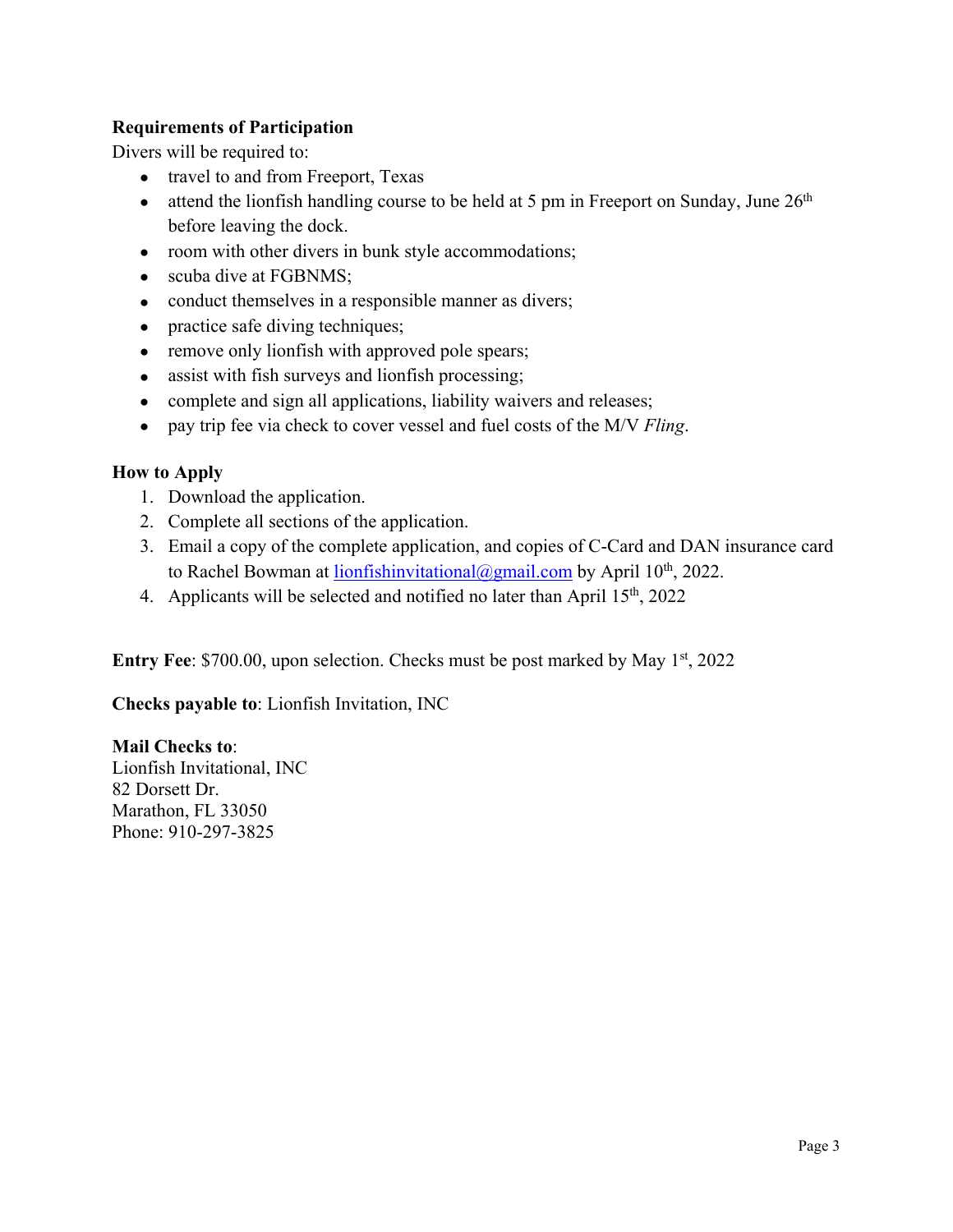# **APPLICATON**

## **Flower Garden Banks National Marine Sanctuary 2022 Lionfish Invitational**

| SECTION I - CONTACT INFORMATION                                                                 |        |  |
|-------------------------------------------------------------------------------------------------|--------|--|
|                                                                                                 |        |  |
|                                                                                                 |        |  |
|                                                                                                 |        |  |
| City: $\frac{1}{\sqrt{2}}$ State: $\frac{1}{\sqrt{2}}$ Zip:                                     |        |  |
| Country:                                                                                        |        |  |
| Phone: Fax: Fax:                                                                                |        |  |
| <b>SECTION II - EXPERIENCE</b>                                                                  |        |  |
|                                                                                                 |        |  |
|                                                                                                 |        |  |
| DAN Insurance Expiration Date:                                                                  |        |  |
| CPR and First Aid certified? Yes                                                                | No     |  |
| O2 Certified? Yes     No                                                                        |        |  |
| Number of total ocean dives: __________ in the past 12 months: __________________               |        |  |
|                                                                                                 |        |  |
| Describe your experience collecting lionfish:                                                   |        |  |
| Can you identify reef fish at the FGB and perform an in-water survey? If so, include REEF # and |        |  |
| # of surveys and experience level                                                               |        |  |
| <b>SECTION III - PERSONAL INFORMATION</b>                                                       |        |  |
|                                                                                                 |        |  |
| Male<br>Gender:                                                                                 | Female |  |
|                                                                                                 |        |  |

### Page 4